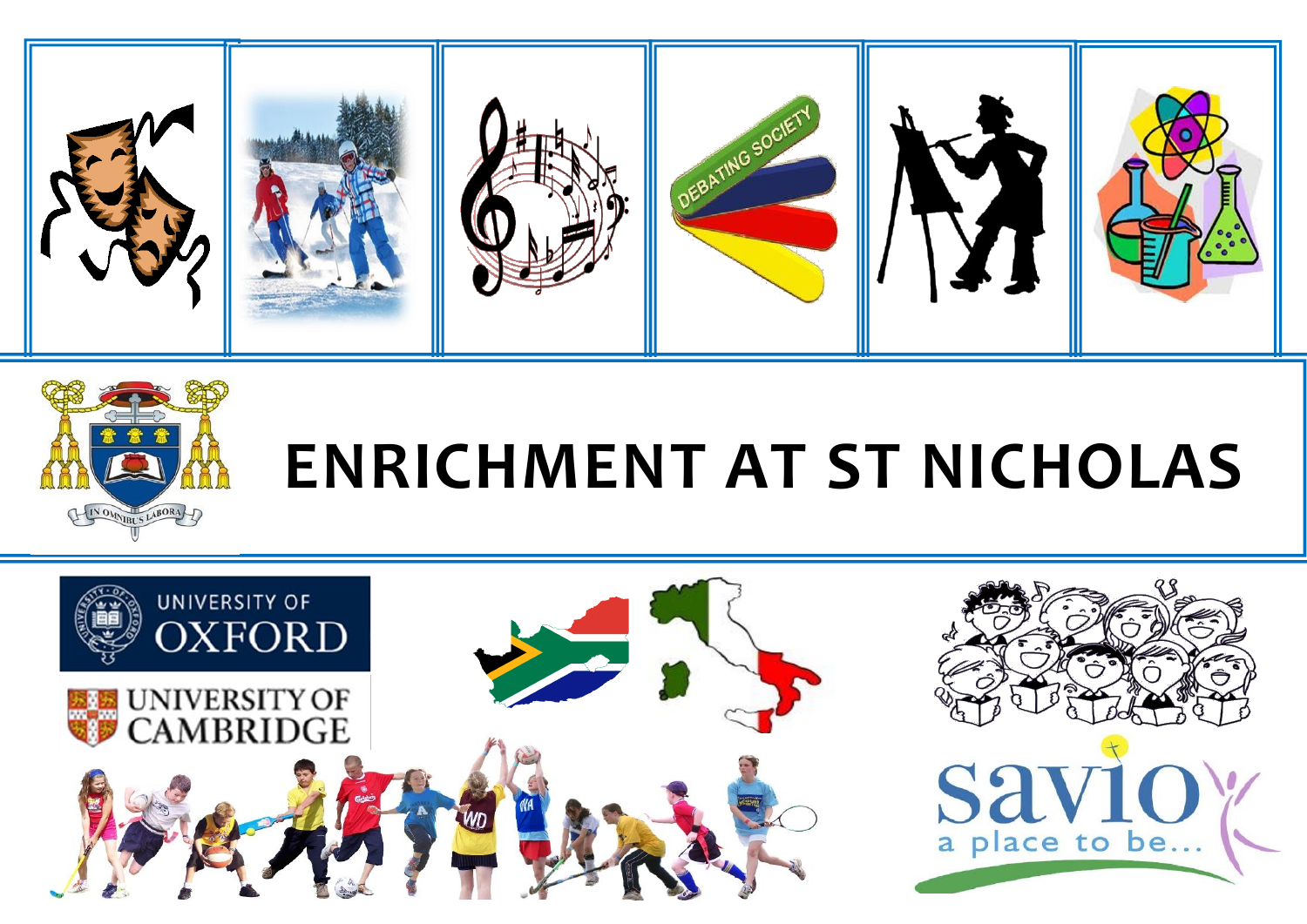## **WHOLE SCHOOL - ENRICHMENT OPPORTUNITIES OFFERED**

| <b>ARC STUDENTS</b><br>(Yrs 7 – 11) | <b>Christmas Dinner:</b><br>Preparation, serving, socialising, tidying<br>Christmas baking extravaganza - for Parents<br><b>Trafford Centre Visit</b>                                                                                                                                                                                                                                 |
|-------------------------------------|---------------------------------------------------------------------------------------------------------------------------------------------------------------------------------------------------------------------------------------------------------------------------------------------------------------------------------------------------------------------------------------|
| <b>BUSINESS STUDIES</b>             | <b>Tycoons for Schools</b><br>Cadbury World visit<br>Guest speakers - Puddleducks, Timpsons and Trunki.<br>Jaguar / Land Rover factory visit – operations function (YR $12 - 13$ )<br>Young Enterprise - Chester University - practice to deliver a business plan (YR 12)<br>Young Enterprise Final - Presentation / regional final competition (YR 12)<br>Student Investor challenge |
| <b>COMPUTING</b>                    | Lunchtime GCSE support / revision<br>After school STEM club                                                                                                                                                                                                                                                                                                                           |
| <b>ENGLISH / LRC</b>                | Cheshire Schools' Book Award<br><b>Cheshire Schools' Book Quiz</b><br>500 Words competition<br>World Book Day<br>Meet the Author<br>A Christmas Carol Production - Tiny Giants<br>Readathon<br>Sixth Form Study Day - Central Hall (YR 12 - 13)                                                                                                                                       |
| <b>HISTORY</b>                      | Battlefields Trip - France / Belgium - Enrich History Curriculum<br>History/English trip to Thackray Medical Museum, Leeds<br>Berlin Trip - GCSE Modern World syllabus, understand complex Historical issues, culture and language                                                                                                                                                    |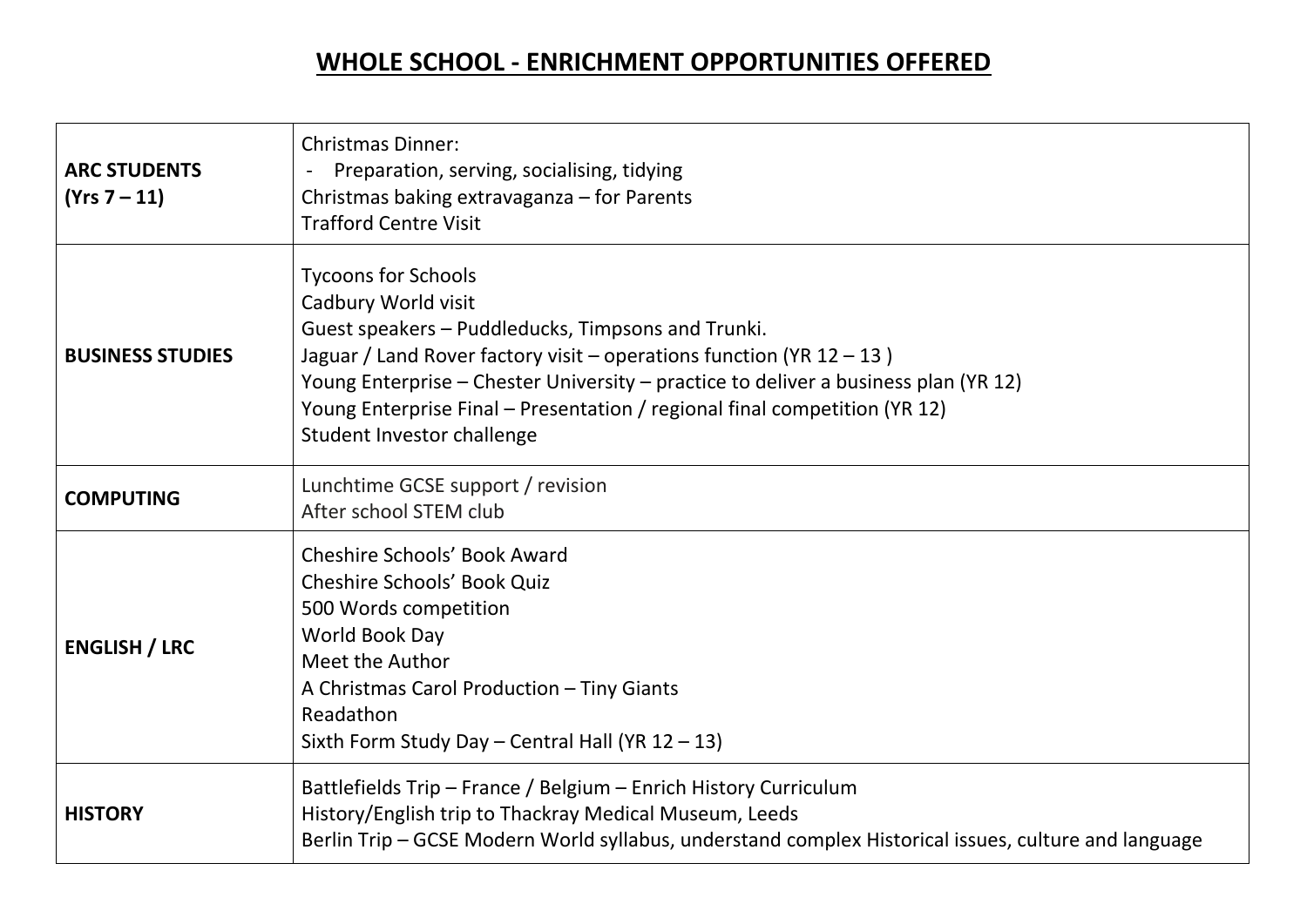| <b>GEOGRAPHY</b>        | River Data Collection – Geography outside the classroom<br>Sicily Trip - Volcanoes, Tourism, Coasts.<br>Geography Fieldtrips-<br>• Manchester, Disdbury, Rusholme, Crewe & Nantwich (diverse places), Snowdonia (Glaciation), River<br>Dane.<br>Geography Field Studies Tour - Barcelona (YR12)                                                                                                                                    |
|-------------------------|------------------------------------------------------------------------------------------------------------------------------------------------------------------------------------------------------------------------------------------------------------------------------------------------------------------------------------------------------------------------------------------------------------------------------------|
| <b>LEARNING MENTORS</b> | Mental Health, Emotional & Physical wellbeing activities include:<br>Dodgeball<br>Hummingbird Project - Student Wellbeing<br>Personal Development Programme<br>Nurture Group - Attachment Issues & Wellbeing<br>Boxing Practice Sessions - Mindfulness & Self Control (On request / by recommendation)                                                                                                                             |
| <b>MATHS</b>            | UKMT Challenge & Team Challenge<br><b>MEM Challenge</b><br>Lunchtime Hegarty Homework Support<br><b>High Achievers Parallel Course</b><br><b>Mathematics Art Club</b><br><b>Chess Club</b><br><b>Rubiks Cube Club</b><br>Mathematics Enrichment – Activities geared to studying A Level<br><b>Bletchley Park</b><br>Gifted & Talented visit to Loreto School – problem solving in Maths<br><b>CIPHER Challenge (Code Breaking)</b> |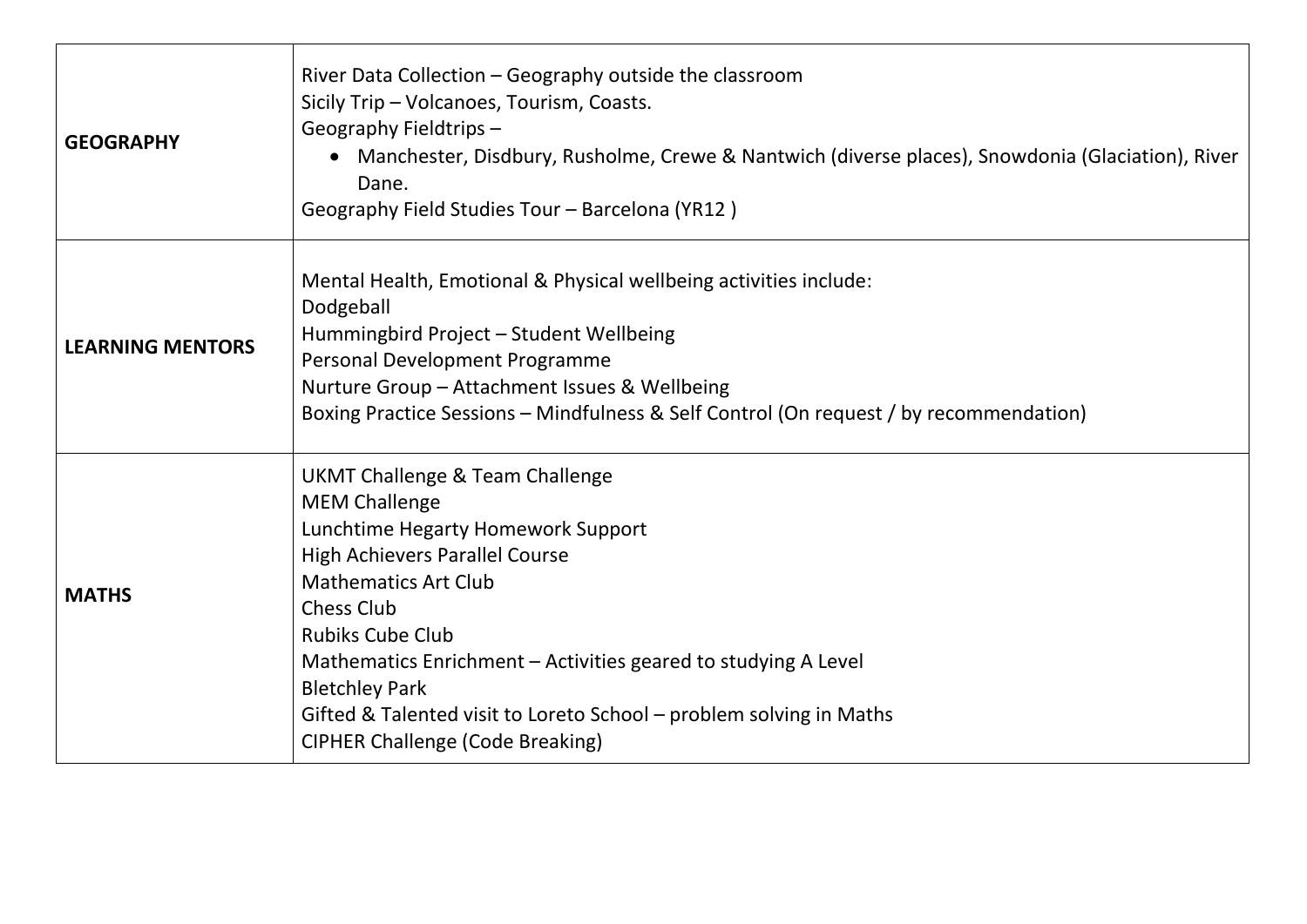| <b>MFL</b> | Trip to Spain<br>Trip to Paris<br>European Day of Languages<br><b>MFL Games Club</b><br>Barcelona Tour - Opportunity to develop / use Language skills<br>Opal Cost Trip - Opportunity to use French language skills in context, French culture and customs<br>French and Spanish Lunch Time / After School Clubs for GCSE students<br><b>MFL Film Club</b><br>Manchester University – Insight into Languages Day |  |
|------------|------------------------------------------------------------------------------------------------------------------------------------------------------------------------------------------------------------------------------------------------------------------------------------------------------------------------------------------------------------------------------------------------------------------|--|
|            | Chinese lessons as an optional extra<br>Review a play / Physical Theatre Skills - Grange Theatre                                                                                                                                                                                                                                                                                                                 |  |
|            |                                                                                                                                                                                                                                                                                                                                                                                                                  |  |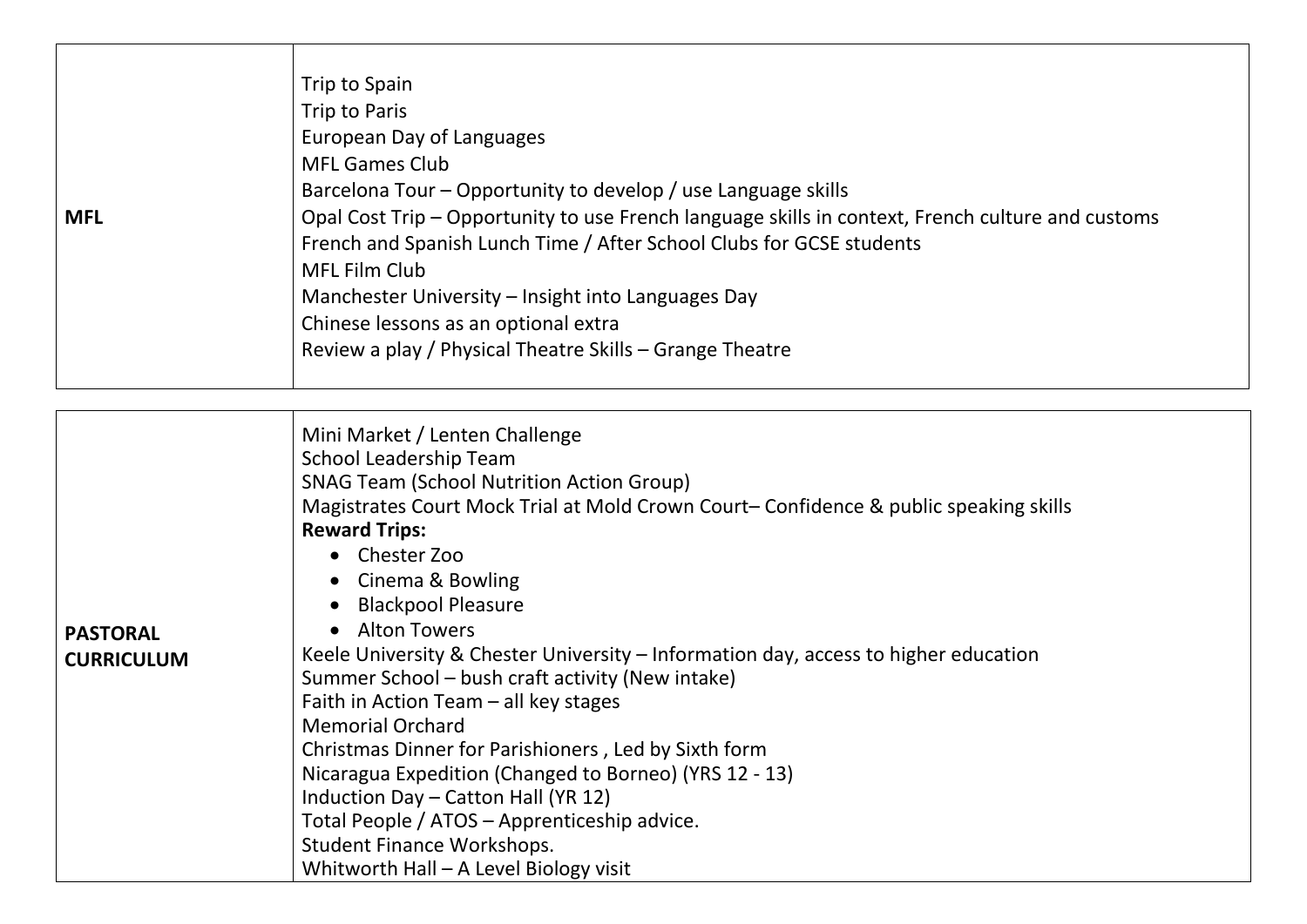| How to be an independent learner – looking into online resources                      |
|---------------------------------------------------------------------------------------|
| In house introduction to First Aid course                                             |
| Northern Powerhouse - Huddersfield University (Student voice)                         |
| Duke of Edinburgh: Bronze (YR 9) Silver (YR 10), Direct Silver (YR 11), Gold (YR 11), |
| Direct Gold (YRs 12 & 13)                                                             |
| Cambridge Open Day event                                                              |
| Residential to Savio / Soli House                                                     |
| Oxford Open Day - University Life (YR 12 - 13)                                        |
| <b>Warwick University Visit (YR13)</b>                                                |
| Drive Survive Course – With Cheshire Police and the Fire Brigade (YR $12 - 13$ )      |
| Surviving the next steps:                                                             |
| • Budgeting with Barclays bank and Cooking Challenge. (YR $12 - 13$ )                 |
| UCAS & Careers day with visits from various Apprenticeship companies. (YR $12 - 13$ ) |
| Wednesday afternoon - Enrichment time: $(YR 12 - 13)$                                 |
| • Work Experience, recreational & competitive sport & mentoring                       |
| <b>Holocaust Memorial Day Project</b>                                                 |
|                                                                                       |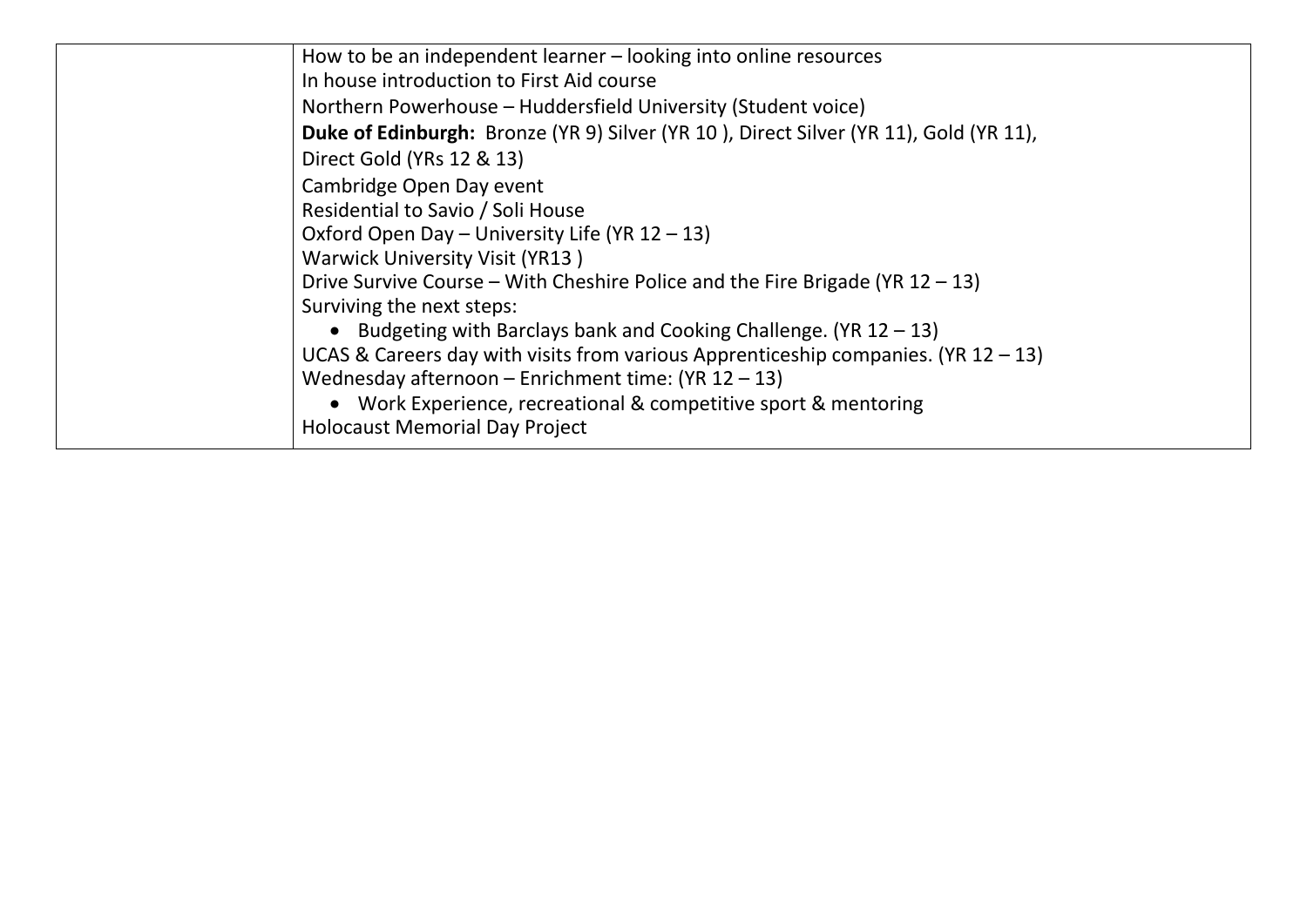|                        | Art                                                                       |
|------------------------|---------------------------------------------------------------------------|
|                        | KS3 Weekly Art Club and GCSE / A Level Coursework support                 |
|                        | <b>Music</b>                                                              |
|                        | Lunchtime:                                                                |
|                        | Vocal Harmony<br>$\bullet$                                                |
|                        | <b>Keyboard Club</b><br>$\bullet$                                         |
|                        | <b>String Ensemble</b><br>$\bullet$                                       |
|                        | <b>Flute Ensemble</b>                                                     |
|                        | Singformers<br>$\bullet$                                                  |
|                        | Afterschool:                                                              |
|                        | Choir<br>$\bullet$                                                        |
|                        | Orchestra                                                                 |
|                        | School Show auditions and rehearsals<br>$\bullet$                         |
| <b>PERFORMING ARTS</b> | <b>GCSE composing workshops</b><br>$\bullet$                              |
| Art                    | Jazz Band (Grade 5+)<br>$\bullet$                                         |
| <b>Music</b>           | <b>Planned Concerts and Performances</b>                                  |
| <b>Drama</b>           | <b>Recital Evening</b>                                                    |
|                        | <b>Year 7 Welcome Mass</b>                                                |
|                        | Parishioners Christmas Dinner                                             |
|                        | Christmas at Tatton Hall (choir only)                                     |
|                        | <b>Christmas Carol Concert</b>                                            |
|                        | <b>School Production</b>                                                  |
|                        | Paris - Combined Art, Photography & Languages trip                        |
|                        | <b>London Musical Experience</b>                                          |
|                        | Chester Zoo Art trip                                                      |
|                        | Paris - Combined Art, Photography & Languages trip                        |
|                        | <b>London Musical Experience</b>                                          |
|                        | <b>Weekly Drama clubs:</b>                                                |
|                        | • dance, drama, musical theatre, internal & external theatre productions. |